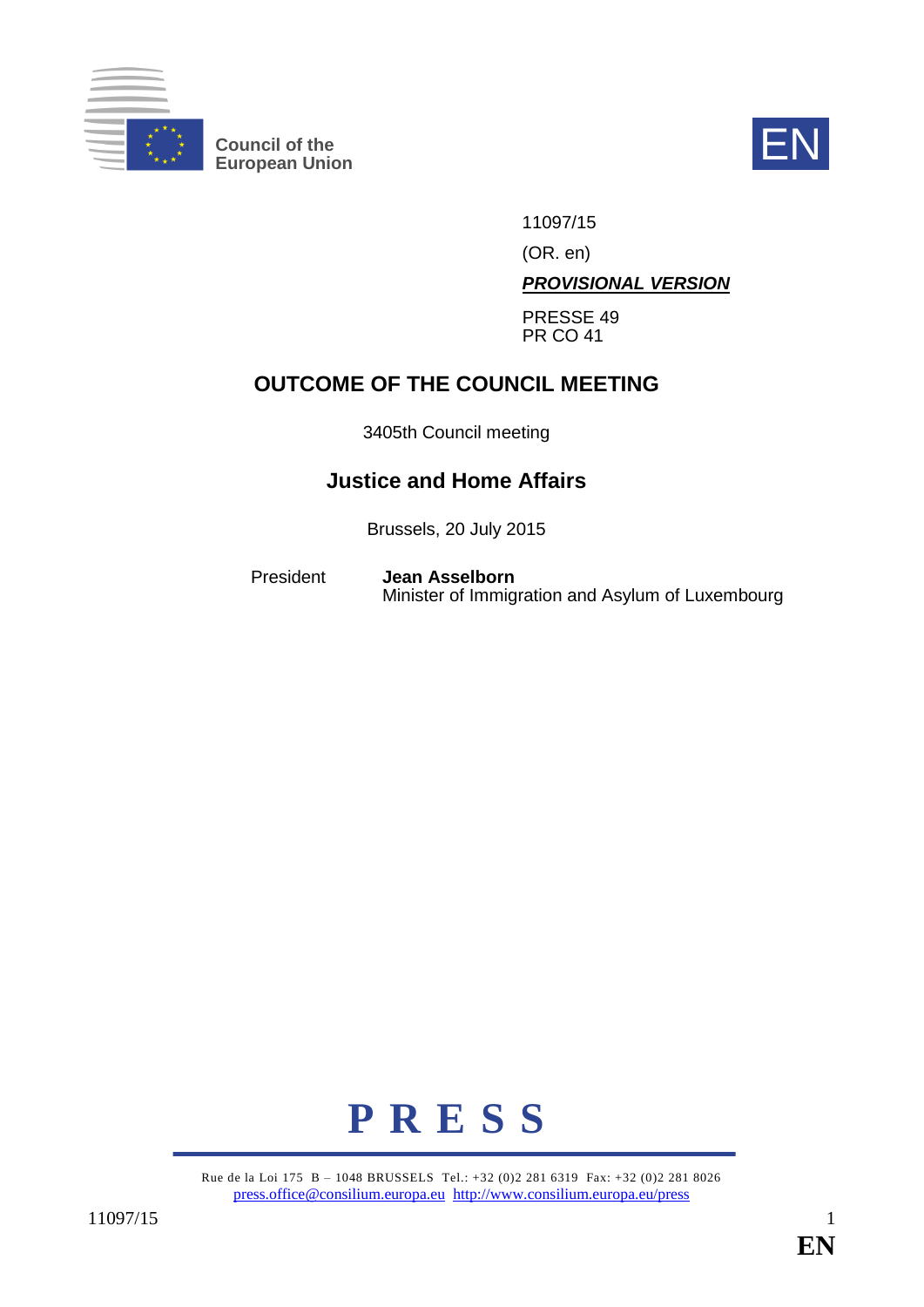# **CONTENTS<sup>1</sup>**

#### **ITEMS DEBATED**

| $\textbf{Research} \textit{.}\textbf{}\textit{.}\textbf{}\textit{.}\textbf{}\textit{.}\textbf{}\textit{.}\textbf{}\textit{.}\textbf{}\textit{.}\textbf{}\textit{.}\textbf{}\textit{.}\textbf{}\textit{.}\textbf{}\textit{.}\textbf{}\textit{.}\textbf{}\textit{.}\textbf{}\textit{.}\textbf{}\textit{.}\textbf{}\textit{.}\textbf{}\textit{.}\textbf{}\textit{.}\textbf{}\textit{.}\textbf{}\textit{.}\textbf{}\textit{.}$ |  |
|----------------------------------------------------------------------------------------------------------------------------------------------------------------------------------------------------------------------------------------------------------------------------------------------------------------------------------------------------------------------------------------------------------------------------|--|
|                                                                                                                                                                                                                                                                                                                                                                                                                            |  |
|                                                                                                                                                                                                                                                                                                                                                                                                                            |  |
|                                                                                                                                                                                                                                                                                                                                                                                                                            |  |
|                                                                                                                                                                                                                                                                                                                                                                                                                            |  |

#### **OTHER ITEMS APPROVED**

#### *JUSTICE AND HOME AFFAIRS*

|  | Obligation to take fingerprints.<br>. |  |  |
|--|---------------------------------------|--|--|
|--|---------------------------------------|--|--|

- <sup>1</sup> Where declarations, conclusions or resolutions have been formally adopted by the Council, this is indicated in the heading for the item concerned and the text is placed between quotation marks.
	- Documents for which references are given in the text are available on the Council's Internet site (http://www.consilium.europa.eu).
	- Acts adopted with statements for the Council minutes which may be released to the public are indicated by an asterisk; these statements are available on the Council's Internet site or may be obtained from the Press Office.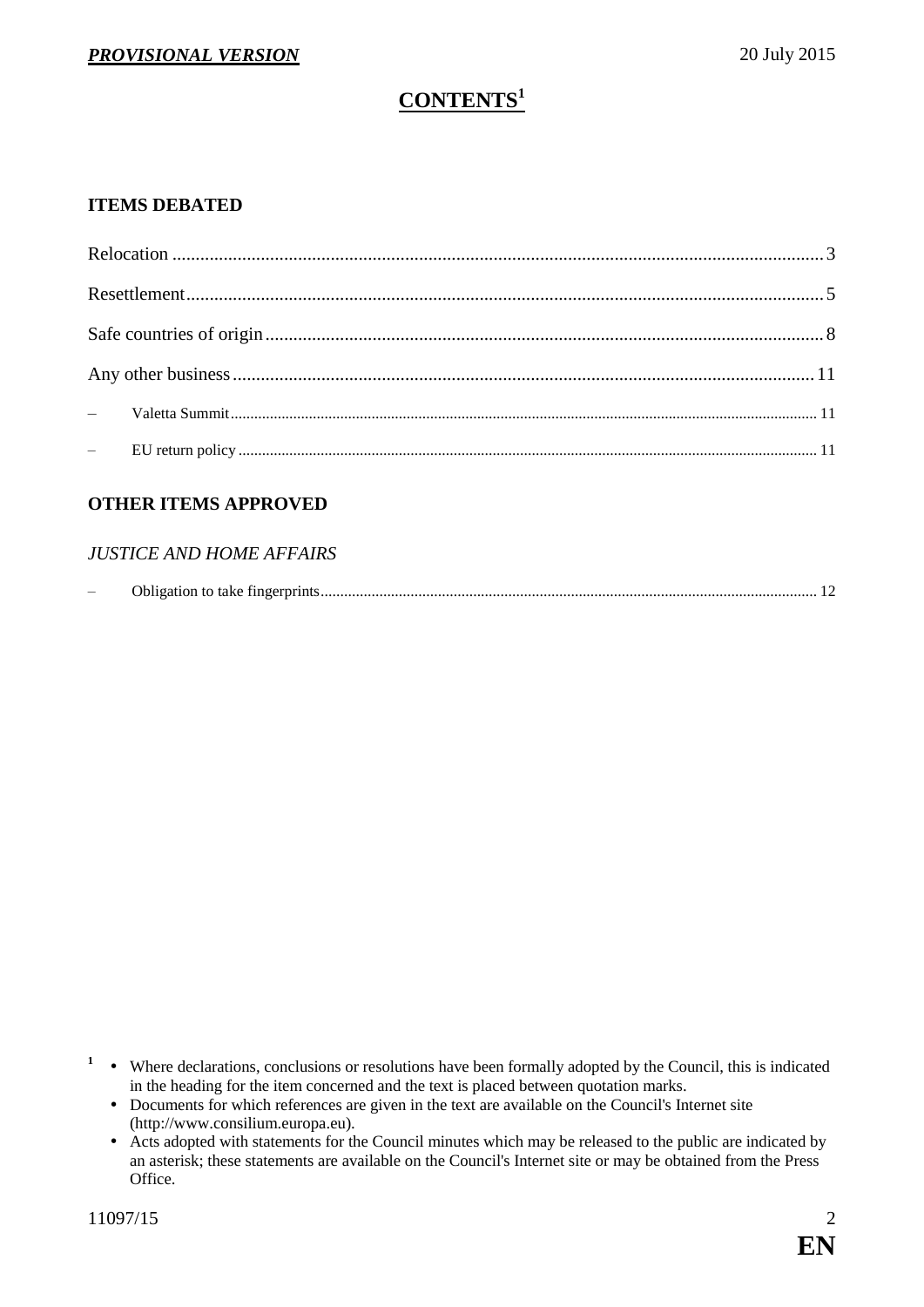## **ITEMS DEBATED**

## <span id="page-2-0"></span>**Relocation**

The Council reached a general approach on the decision establishing provisional measures in the area of international protection for the benefit of Italy and Greece. This decision establishes a temporary and exceptional relocation mechanism over two years from the frontline member states Italy and Greece to other member states (persons in clear need of international protection).

The Council will formally adopt the decision once the European Parliament gives its opinion, which is expected in September.

The representatives of the governments of the member states meeting within the Council agreed by consensus on the distribution of 32 256 persons and adopted the following resolution:

#### **"Resolution of the Representatives of the Governments of the Member States meeting within the Council on relocating from Greece and Italy 40 000 persons in clear need of international protection<sup>1</sup>**

THE REPRESENTATIVES OF THE GOVERNMENTS OF THE MEMBER STATES,

#### HAVING REGARD TO:

The European Council's statement of 23 April 2015 agreeing to increase emergency aid to frontline Member States and to consider options for organising emergency relocation between all Member States on a voluntary basis;

The European Council's conclusions of 25-26 June 2015, which in the light of the current emergency situation and of the EU commitment to reinforce solidarity and responsibility, agreed on the temporary and exceptional relocation over two years from the frontline Member States Italy and Greece to other Member States of 40 000 persons in clear need of international protection, in which all Member States will participate;

The European Council's invitation to the Council to adopt rapidly a Decision to this effect and to all Member States to agree by consensus, by the end of July, on the distribution of such persons, reflecting the specific situations of Member States;

AGREE to the relocation of 40 000 persons in clear need of international protection, which will run over two years, from the frontline Member States Italy and Greece,

AGREE, as a first step, to the relocation of 32 256 persons in accordance with the Annex,

 **1** In accordance with the European Council Conclusions of 25-26 June 2015, Denmark and the United Kingdom are not participating in this Resolution.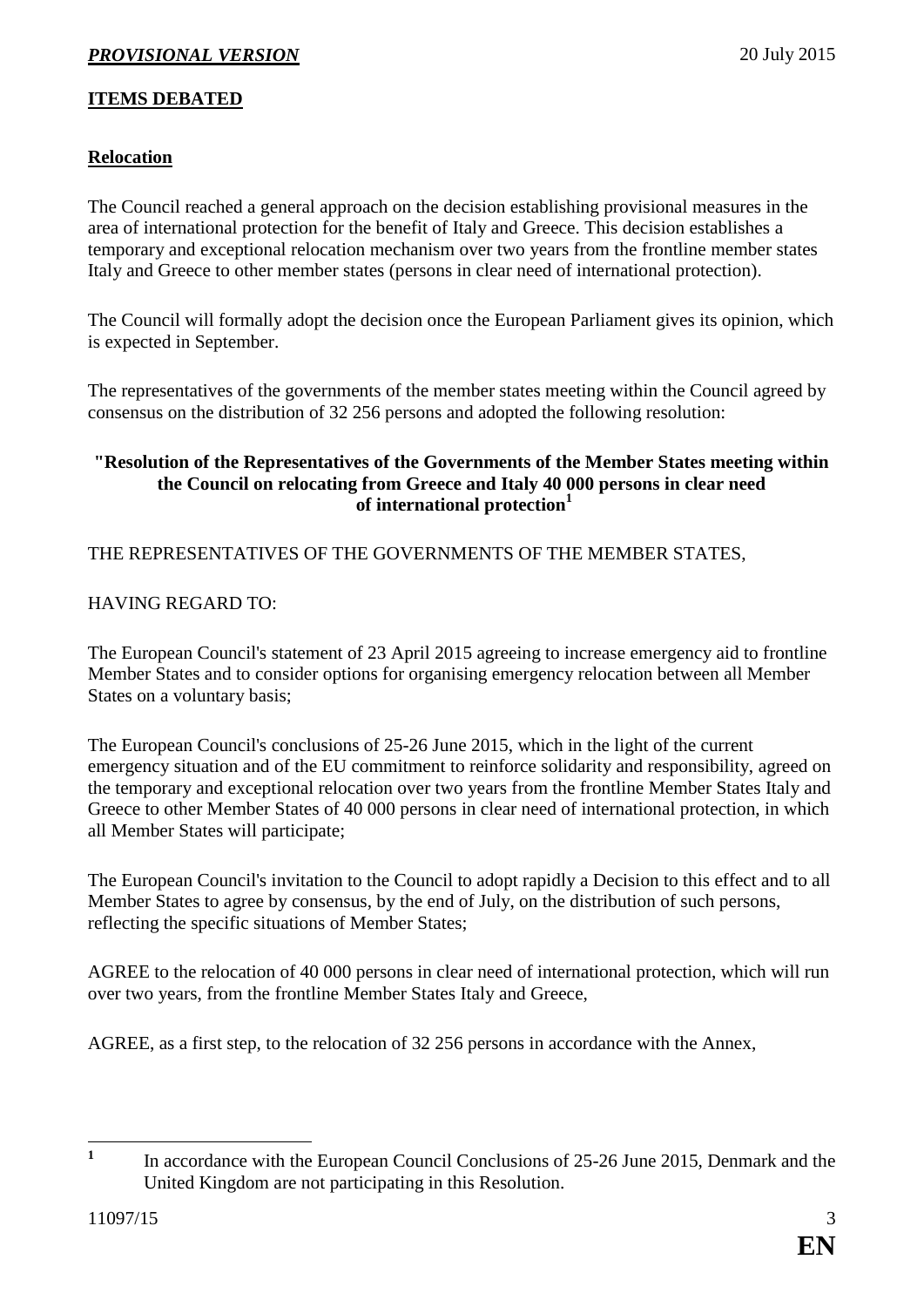AGREE to update the figures by December 2015 with a view to reaching the overall number of 40 000 in accordance with the commitment taken at the European Council on 25-26 June 2015,

NOTE that a number of States have made statements, which will be entered in the minutes of the Council.

| <b>Austria</b>        | $\overline{0}$ |
|-----------------------|----------------|
| <b>Belgium</b>        | 1 3 4 6        |
| <b>Bulgaria</b>       | 450            |
| Croatia               | 400            |
| <b>Cyprus</b>         | 173            |
| <b>Czech Republic</b> | 1 100          |
| <b>Estonia</b>        | 130            |
| <b>Finland</b>        | 792            |
| <b>France</b>         | 6752           |
| <b>Germany</b>        | 10 500         |
| <b>Hungary</b>        | $\overline{0}$ |
| Ireland <sup>1</sup>  | 600            |
| Latvia                | 200            |
| Lithuania             | 255            |
| Luxembourg            | 320            |
| <b>Malta</b>          | 60             |
| <b>Netherlands</b>    | 2047           |
| Poland                | 1 100          |
| Portugal              | 1 309          |
| Romania               | 1705           |

#### **ANNEX**

 **1** Ireland's participation in this Resolution is subject to it opting in to the Council Decision establishing provisional measures in the area of international protection for the benefit of Italy and Greece under Protocol 21 to the Treaties.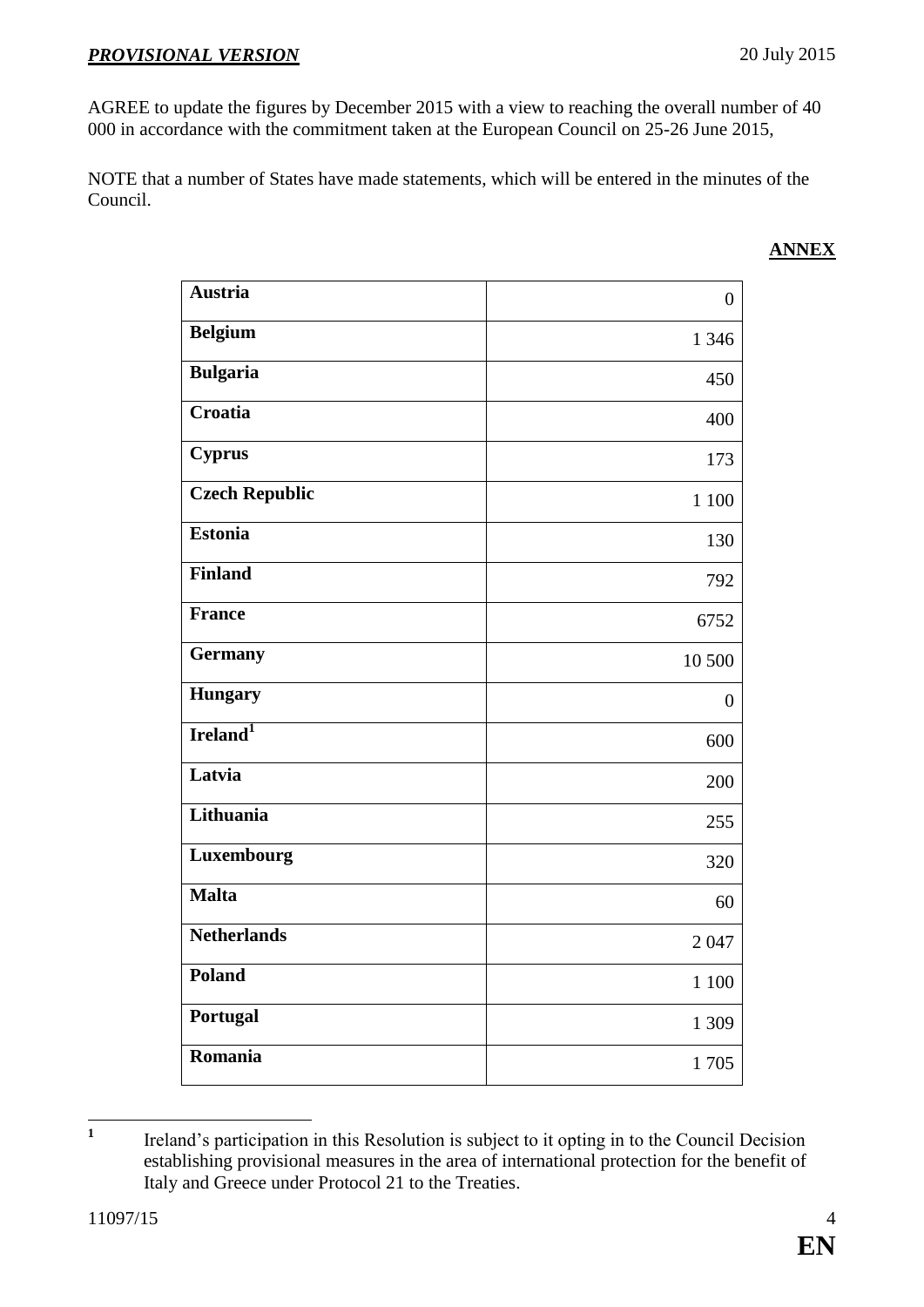| <b>Slovakia</b> | 100     |
|-----------------|---------|
| Slovenia        | 230     |
| <b>Spain</b>    | 1 300   |
| <b>Sweden</b>   | 1 3 6 9 |

#### <span id="page-4-0"></span>**Resettlement**

The representatives from the member states adopted the following conclusions on the agreement on resettling through multilateral and national schemes 22 504 displaced persons in clear need of international protection:

#### **"Conclusions of the Representatives of the Governments of the Member States meeting within the Council on resettling through multilateral and national schemes 20 000 persons in clear need of international protection**

#### THE REPRESENTATIVES OF THE GOVERNMENTS OF THE MEMBER STATES, HAVING REGARD TO:

- the statement adopted by the European Council, on 23 April 2015, agreeing to set up a first voluntary pilot project on resettlement across the EU, offering places to persons qualifying for protection<sup>1</sup>;
- the conclusions adopted by the European Council, on 25-26 June 2015, which, in the light of the current emergency situation and of the EU commitment to reinforce solidarity and responsibility, noted the agreement of all Member States to participate including through multilateral and national schemes in the resettling of 20 000 displaced persons in clear need of international protection, reflecting the specific situations of Member States<sup>2</sup>;
- the conclusions (*'Taking action to better manage migratory flows*''), adopted at the Justice and Home Affairs Council meeting on 10 October 2014, recognising that all Member States should propose a credible number of resettlement places, on a voluntary basis, in a fair and balanced manner, while taking into account the efforts carried out by Member States affected by migratory flows<sup>3</sup>;
- The Commission Communication on a European Agenda on Migration, presented on 13 May 2015, that, inter alia, defines a set of immediate measures tailored to respond to the human tragedy in the whole of the Mediterranean, and calling the European Union in particular to step up its resettlement efforts<sup>4</sup>.

NOTE the Commission Recommendation to the Member States, of 8 June 2015, on a European resettlement scheme to resettle 20 000 people in need of international protection over a two-year period<sup>5</sup>,

<u>.</u>

<sup>&</sup>lt;sup>1</sup> Doc. EUCO 18/15

<sup>&</sup>lt;sup>2</sup> Doc. EUCO 22/15

 $\frac{3}{4}$  Doc. 14141/14

<sup>&</sup>lt;sup>4</sup> Doc. 8961/15 COR 1<br><sup>5</sup> Doc. 9376/15 ADD 1

**<sup>5</sup>** Doc. 9376/15 ADD 1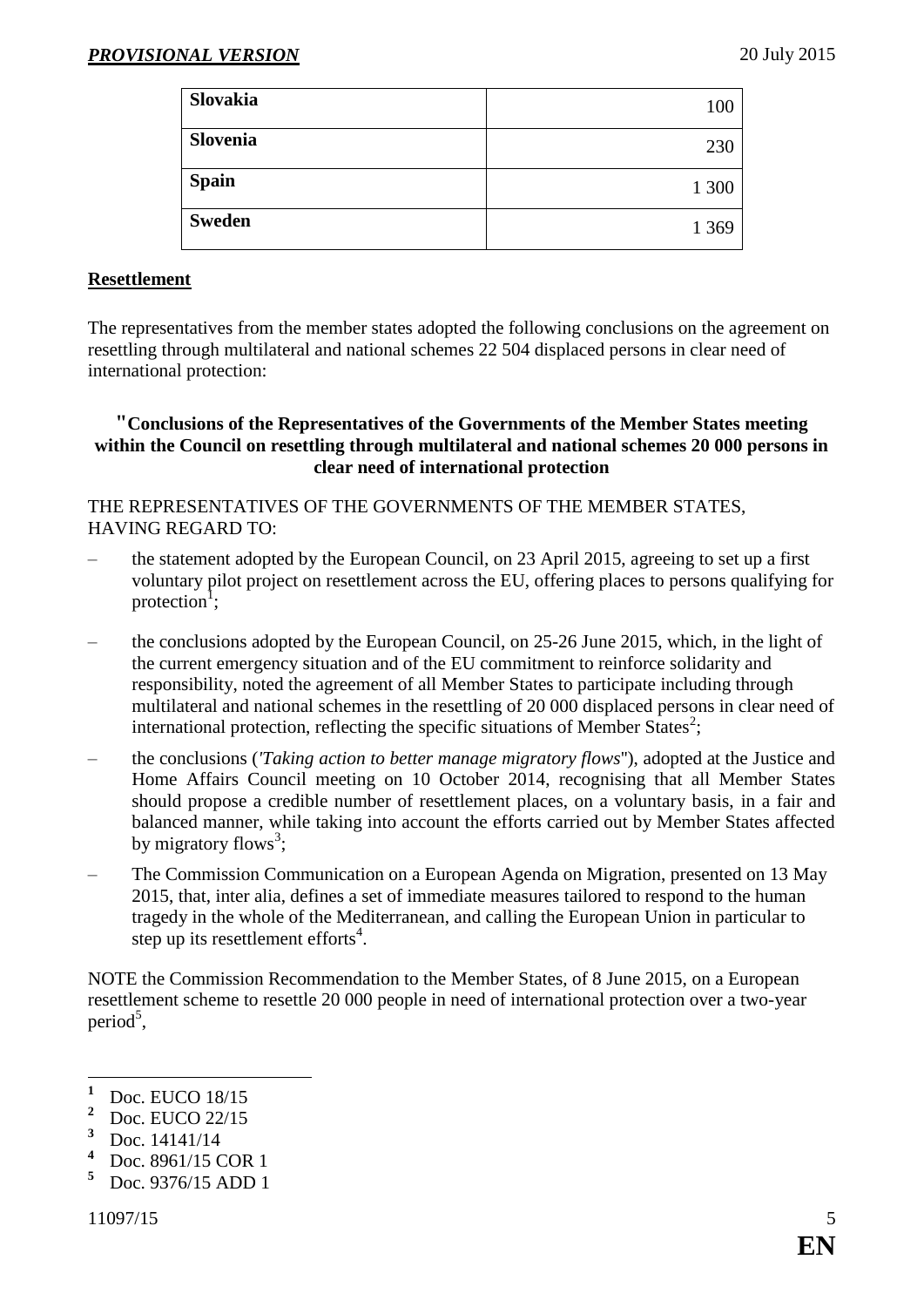NOTE the readiness of the Iceland, Liechtenstein, Norway and Switzerland to participate in this resettling effort through multilateral and national schemes,

WELCOME the Commission's proposal to increase by EUR 50 million in the years 2015 and 2016 the amounts available under the Union Resettlement Programme, set out in Article 17 of Regulation (EU) No 516/2014 of the European Parliament and of the Council,

WELCOME the adoption of the amending budget 5/2015 of the EU for the financial year 2015 "responding to migratory pressures" which foresees an additional amount of EUR 25 million for 2015 under the AMIF Regulation<sup>1</sup> to implement the European Resettlement Programme,

ACKNOWLEDGE the entitlement of the Member States to receive a financial allocation in proportion of the number of persons resettled in their territory in accordance with Article 17 of Regulation (EU) No 516/2014;

RECOGNISE the importance of the supporting role to be played by EASO in the implementation of this scheme,

RECOGNISE the key role of UNHCR and the substantial contributions by IOM in the resettlement process,

#### AGREE:

- to resettle, as set out in the Annex, persons in clear need of international protection, through multilateral and national schemes, reflecting the specific situations of Member States, on request of the United Nations High Commissioner for Refugees, from a third country to a Member State in agreement with the latter, with the objective of protecting them against refoulement and admitting and granting them the right to stay and any other rights similar to those granted to a beneficiary of international protection or in case of a Member State bound neither by Directive 2011/952 nor by Directive 2004/833, in line with the Geneva Convention on the Status of Refugees;
- to take account of priority regions for resettlement including North Africa, the Middle East and the Horn of Africa, focusing in particular on the countries where the Regional Development and Protection Programmes are implemented;

<sup>&</sup>lt;u>.</u> **<sup>1</sup>** Regulation (EU) No 516/2014, of 16 April 2014, of the European Parliament and of the Council establishing the Asylum, Migration and Integration Fund, amending Council Decision 2008/381/EC and repealing Decisions No 573/2007/EC and No 575/2007/EC of the European Parliament and of the Council and Council Decision 2007/435/EC, O.J. L 150 of 20.05.14.

<sup>&</sup>lt;sup>2</sup> Directive 2011/95/EU of the European Parliament and of the Council, of 13 December 2011, on standards for the qualification of third-country nationals or stateless persons as beneficiaries of international protection, for a uniform status for refugees or for persons eligible for subsidiary protection, and for the content of the protection granted, O.J. L 337, of 20.12.2011, p. 9.

**<sup>3</sup>** Council Directive 2004/83/EC of 29 April 2004 on minimum standards for the qualification and status of third country nationals or stateless persons as refugees or as persons who otherwise need international protection and the content of the protection granted, O.J. L 304, of 30.09.2004, p. 12.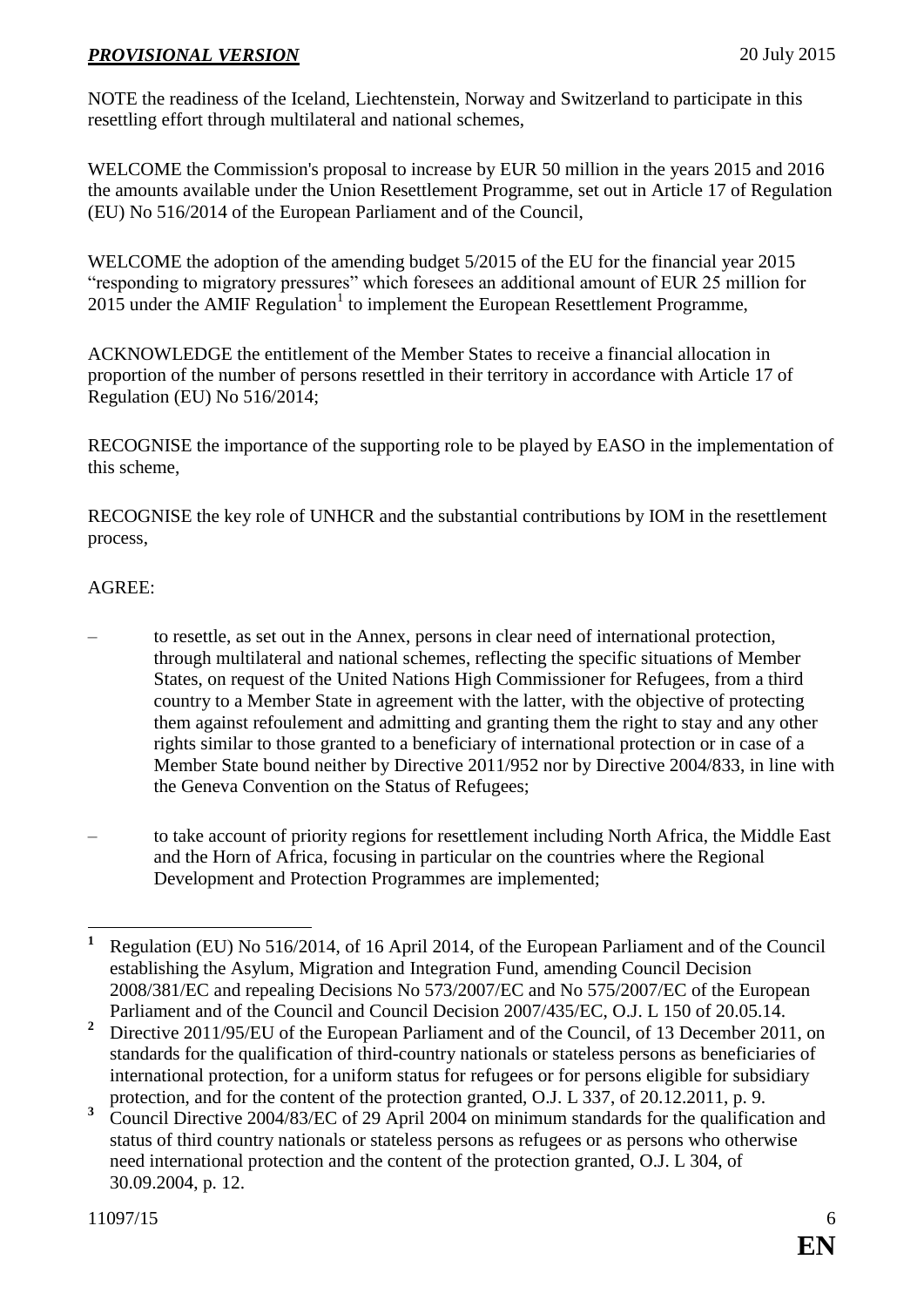– that effective measures must be taken to avoid secondary movements of resettled persons, in line with the EU acquis.

WELCOME the readiness of Iceland, Liechtenstein, Norway and Switzerland to participate in this resettling effort through multilateral and national schemes, as shown in the Annex.

NOTE that a number of States have made statements, which will be entered in the minutes of the Council.

ANNEX

| Austria               | 1900     |
|-----------------------|----------|
| Belgium               | 1100     |
| Bulgaria              | 50       |
| Croatia               | 150      |
| Cyprus                | 69       |
| <b>Czech Republic</b> | 400      |
| Denmark               | 1000     |
| Estonia               | 20       |
| Finland               | 293      |
| France                | 2375     |
| Germany               | 1600     |
| Greece                | 354      |
| Hungary               | $\theta$ |
| Ireland               | 520      |
| Italy                 | 1989     |
| Latvia                | 50       |
| Lithuania             | 70       |
| Luxembourg            | 30       |
| Malta                 | 14       |
| Netherlands           | 1000     |
| Poland                | 900      |
| Portugal              | 191      |
| Romania               | 80       |
| Slovakia              | 100      |
| Slovenia              | 20       |
| Spain                 | 1449     |
| Sweden                | 491      |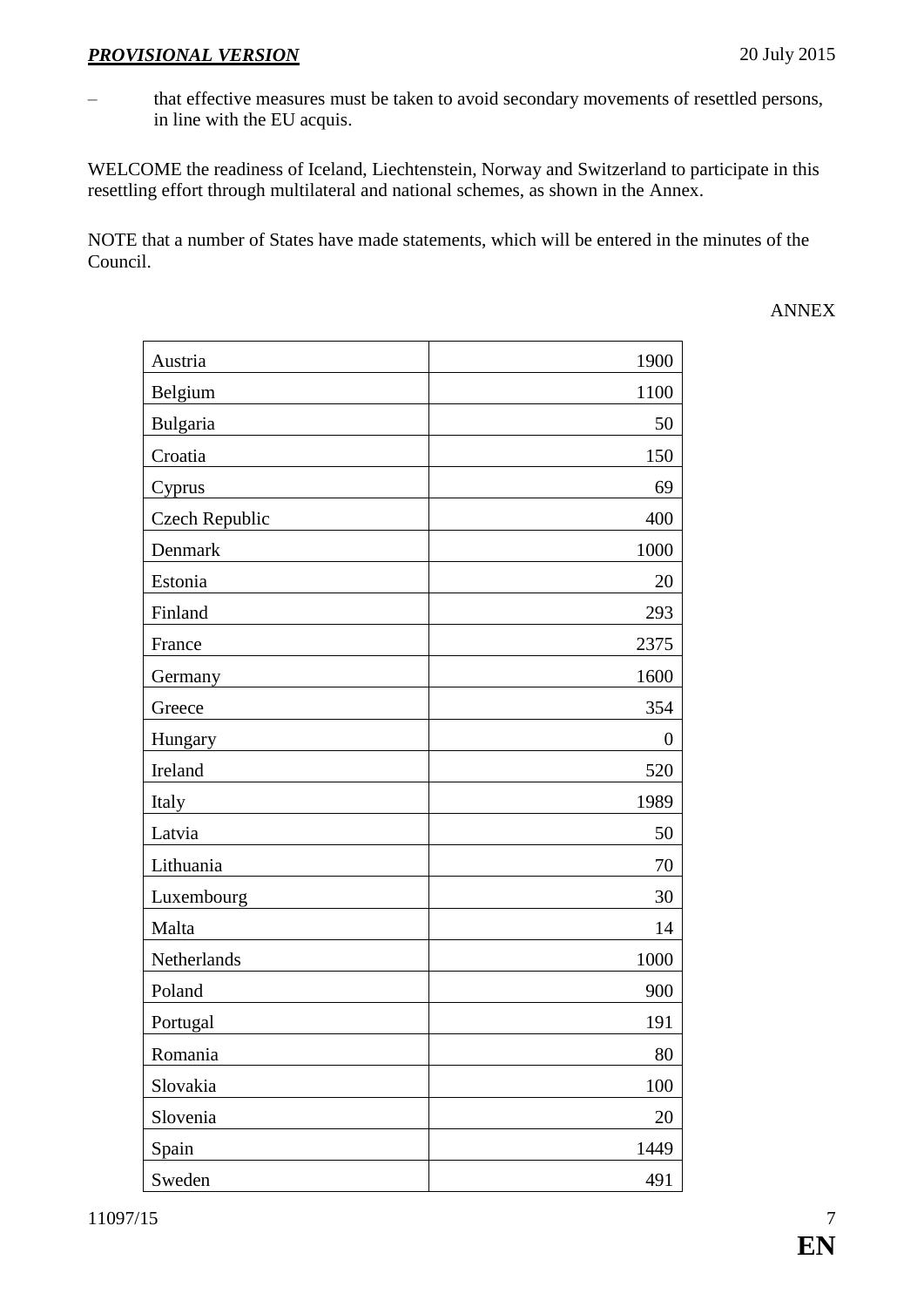| United Kingdom | 2200 |
|----------------|------|
| Norway         | 3500 |
| Iceland        | ЭU   |
| Liechtenstein  | ΖŪ   |
| Switzerland    |      |

It is noted that a number of States have made statements, concerning the modalities of their participation, which will be entered in the minutes of the Council."

#### <span id="page-7-0"></span>**Safe countries of origin**

The Council adopted the following conclusions on the designation of certain third countries as safe countries of origin.

#### " **Council conclusions on safe countries of origin**

Recalling that Directive 2013/32/EU of the European Parliament and of the Council, of 26 June 2013, on common procedures for granting and withdrawing international protection ('Asylum Procedures Directive')<sup>1</sup>, enables Member States to designate safe countries of origin for the purposes a swift examination of applications for international protection, and to establish rules and modalities for such designation, or to apply this concept in practise and defines common criteria and procedures to be followed for such designation;

Recalling that, in order to support the swift processing of asylum applications of persons having the nationality of third countries designated as safe, the Commission has announced in the European Agenda on Migration its intention to strengthen the 'safe country of origin' provisions of the Asylum Procedure Directive;

Recalling that, as part of the measures on return/readmission/reintegration, the European Council, on 25 June 2015, invited the Commission to outline, by July 2015, measures to be taken by EASO to coordinate the implementation of the 'safe country of origin' provisions in the Asylum Procedures Directive. It also noted the Commission's intention to strengthen the 'safe country of origin' provisions in the Asylum Procedures Directive, including the possible establishment of a common EU list of safe countries of origin;

 $\mathbf{1}$ **<sup>1</sup>** Directive 2013/32/EU of the European Parliament and of the Council, of 26 June 2013, on common procedures for granting and withdrawing international protection, OJ l 180 of 29.06.2013. **<sup>1</sup>** In accordance with Articles 1 and 2 of Protocol No 22 on the position of Denmark, annexed to the TEU and to the TFEU, Denmark did not take part in the adoption of Directive 2013/32 and is not bound by it or subject to its application.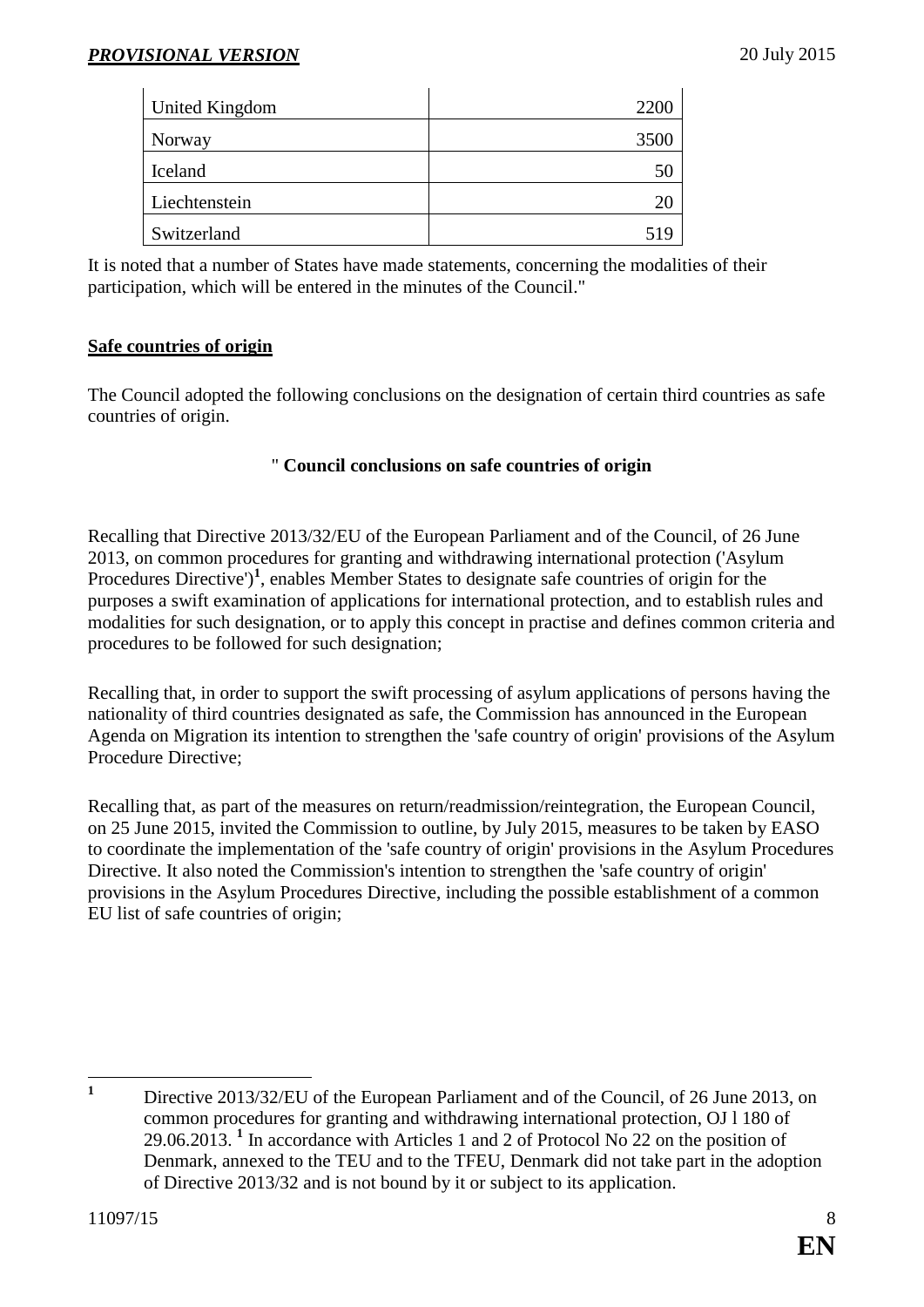Recalling the EASO 2015 update of the key findings of its 2013 report on 'Asylum Applicants from the Western Balkans: comparative analysis of the trends, push-pull factors and responses'.

Whereas:

The designation by a Member State of a third country as safe country of origin allows this Member State to accelerate and/or conduct at the border or in transit zones the examination of applications for international protection made by applicants who have the nationality of this third country. This can therefore be an effective tool for addressing situations when large numbers of asylum applications are lodged by nationals of third countries for whom there is a presumption that they do not qualify for international protection.

A country may be considered as a safe country of origin under the conditions prescribed by Articles 36 and 37 as well as in Annex I of the Asylum Procedures Directive. Several Member States have designated at national level certain third countries as safe countries of origin, in the meaning of this Directive.

Member States must examine each case on its merits. In addition, where an applicant shows that there are valid reasons to consider the country not to be safe in his or her particular circumstances, the designation of the country as safe can no longer be considered relevant for him or her.

Several Member States have designated at national level certain third countries as safe countries of origin, in the meaning of the Asylum Procedures Directive. Regular reviews of the situation in those countries need to be carried out.

The Asylum Procedures Directive acknowledges the need for a coordinated approach between Member States on the use of safe country of origin concept, leading to potential further harmonisation in this area in the future.

The European Council, already in June 2000, recognised that all the countries of the Western Balkans were potential candidates for membership of the EU<sup>1</sup> and reiterated the European perspective of the Western Balkans on numerous occasions. Furthermore, the progress achieved by these countries, in particular in the areas of rule of law and respect of fundamental rights, is annually assessed by the Commission in its communications on 'Enlargement Strategy and Main Challenges'.

## THE COUNCIL OF THE EUROPEAN UNION

 **1** Santa Maria Da Feira European Council 19 And 20 June 2000 Conclusions of the Presidency, para.67.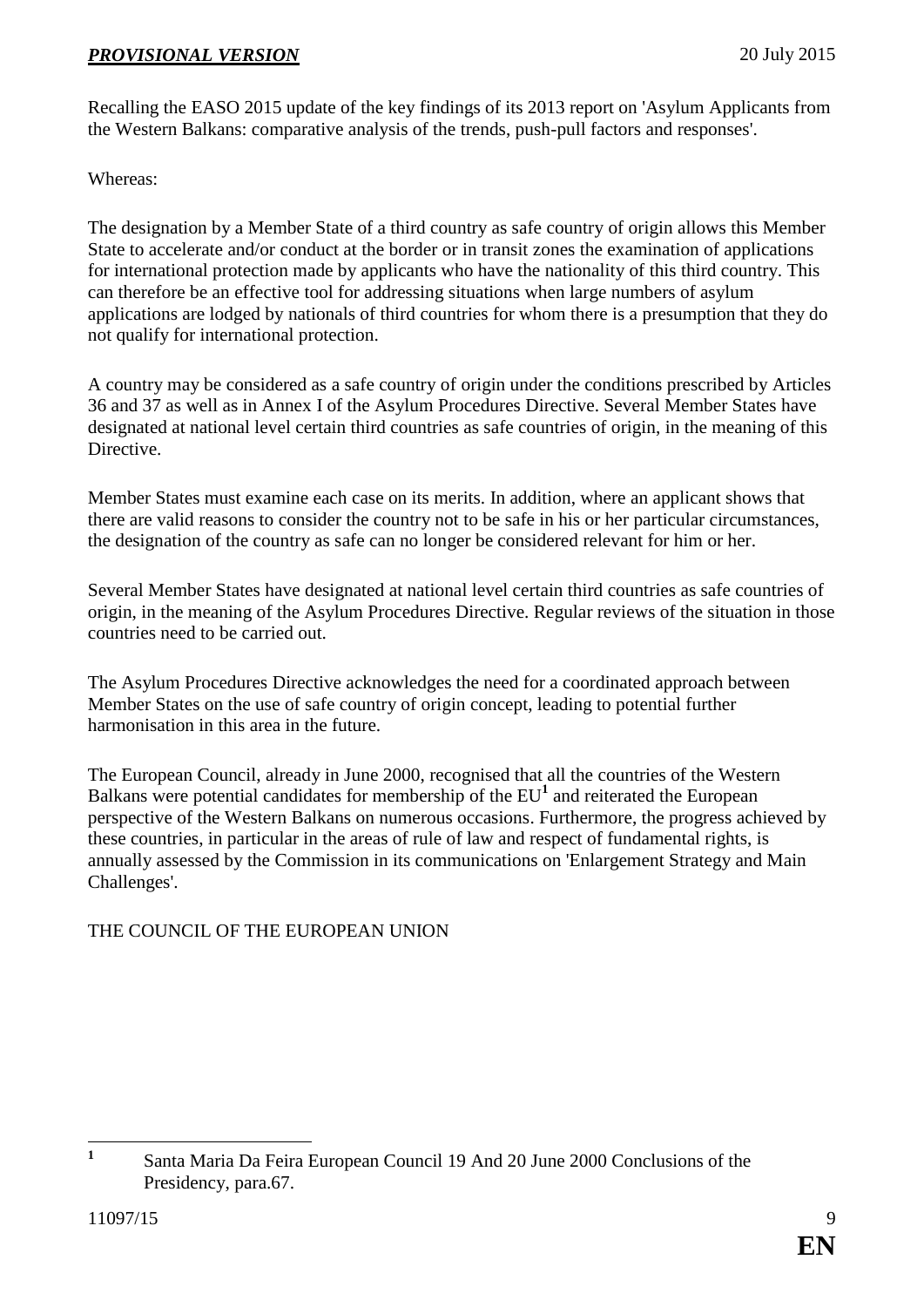TAKES NOTE of the fact that several Member States have national lists of safe countries of origin within the meaning of the Asylum Procedures Directive.

STRESSES the importance of ensuring rapidly a coordinated approach between Member States on the designation at national level of third countries as safe countries of origin within the meaning of the Asylum Procedures Directive.

STRONGLY RECOMMENDS therefore that, without delay, Member States assess which third countries could be designated at national level as safe countries of origin, within a coordination process to be led by EASO and in line with the criteria and procedural requirements defined in the Asylum Procedures Directive.

NOTES with regards to the Western Balkans countries that a majority of national lists of safe countries of origin include these countries, that the European Council reiterated on numerous occasions their European perspective and that Albania, Bosnia and Herzegovina, the former Yugoslav Republic of Macedonia, Montenegro and Serbia were transferred to the list of countries whose nationals are exempt from the visa requirement as of 19 December 2009 and 15 December 2010 respectively. Moreover, the EU-wide average asylum recognition rate for the Western Balkans countries was rather low in 2014. This suggests that the Western Balkans countries could be considered as safe countries of origin by all the Member States.

STRONGLY RECOMMENDS therefore that priority should be given to an assessment by all Member States of the safety of the Western Balkans**<sup>1</sup>** , within a coordination process to be led by EASO and in line with the criteria and procedural requirements defined in the Asylum Procedures Directive.

WELCOMES the intention of the Commission to strengthen the safe countries of origin provisions in the Asylum Procedures Directive, including the possible establishment of a common EU list of safe countries of origin."

 $\mathbf{1}$ **<sup>1</sup>** Albania, Bosnia and Herzegovina, the former Yugoslav Republic of Macedonia, Montenegro, Serbia and Kosovo\*.

*This designation is without prejudice to positions on status, and is in line with UNSCR 1244/99 and the ICJ Opinion on the Kosovo declaration of independence.*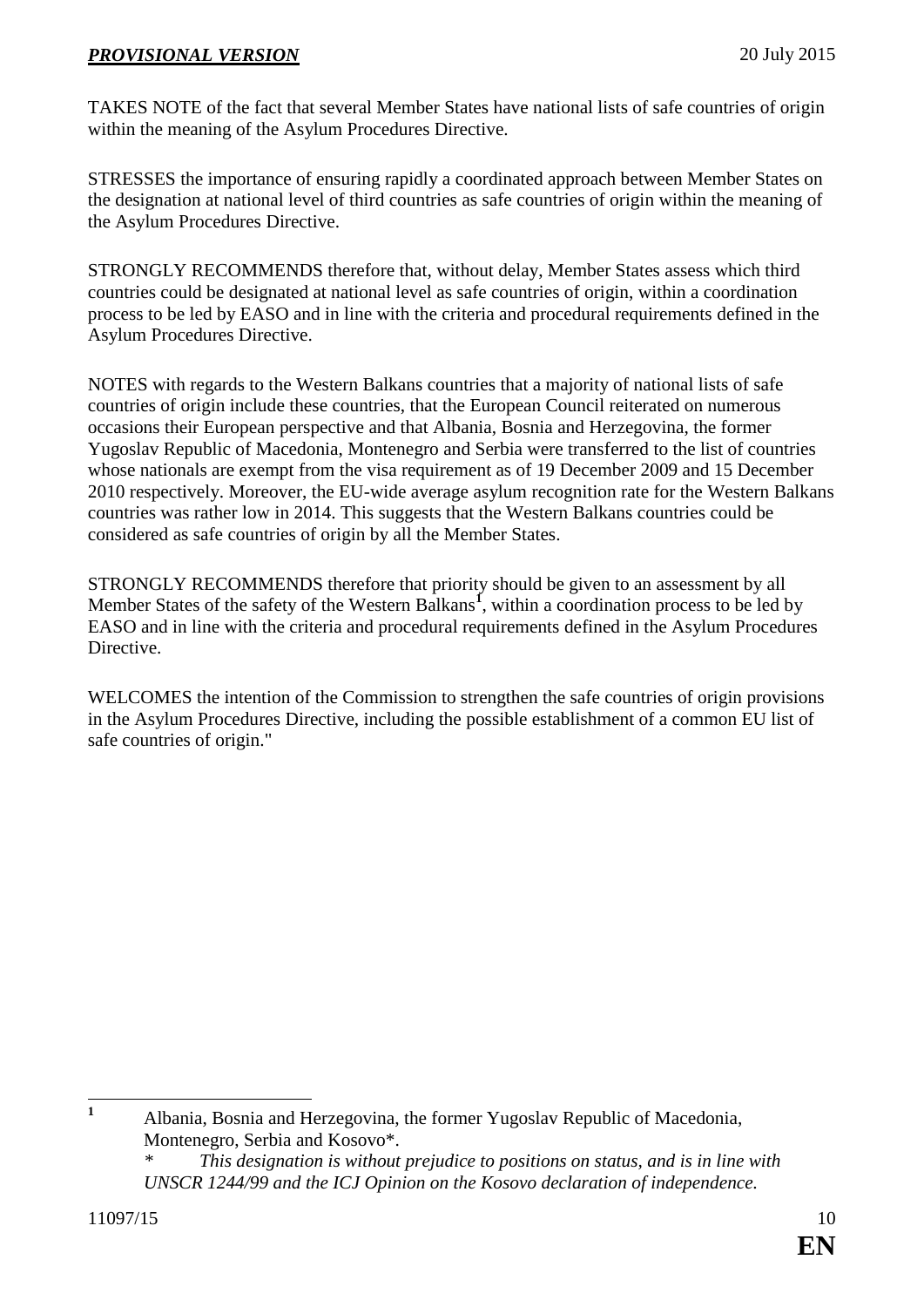## <span id="page-10-0"></span>**Any other business**

#### <span id="page-10-1"></span>– *Valetta Summit*

The Council took note of the information provided by Pierre Vimont, the personal envoy of the President of the European Council, Donald Tusk, on the state of play of the preparations for the Valletta Conference.

The Valletta Summit will bring together leaders of the EU and of African countries on 11 and 12 November 2015. Its purpose is to reinforce cooperation with African partners to tackle the causes of illegal migration and combat the smuggling and trafficking of human beings. The Valletta Summit has been called for by the special European Council of 23 April 2015.

#### <span id="page-10-2"></span>– *EU return policy*

The Council took note of the views expressed by the Spanish delegation on the EU return policy. The special European Council of 23 April 2015 committed to set up a new return programme for the rapid return of illegal migrants from frontline member states, coordinated by Frontex.

The Luxembourg presidency intends to invite the Council to discuss the EU return policy at its meeting on 8 and 9 October 2015.